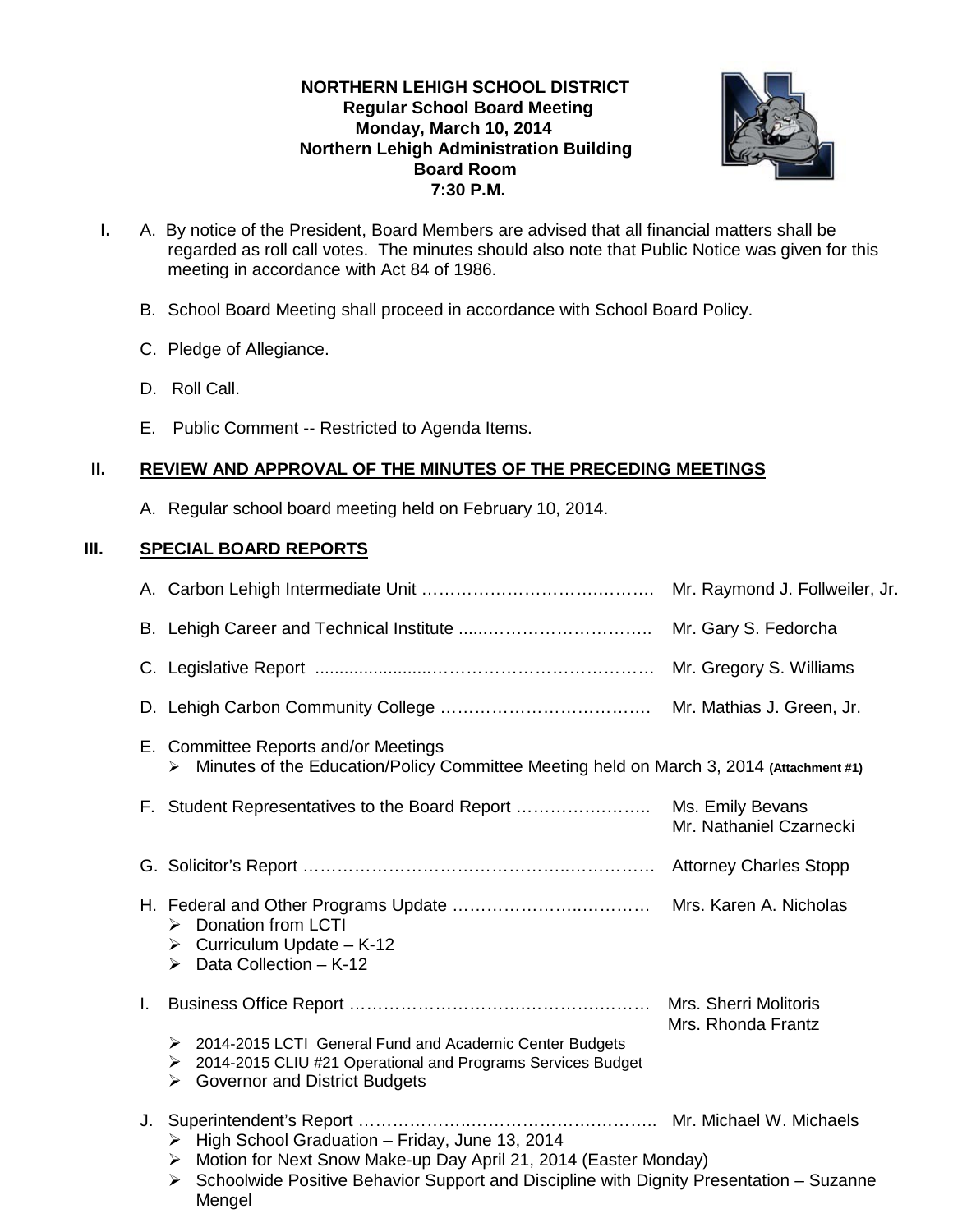K. An executive session will be held at 6:45 p.m. in the Administration Office Conference Room.

### **IV. PERSONNEL**

A. Administrative Transfer - Non-Instructional

Approve to administratively transfer Diana Beltran to the position of acting middle school administrative secretary at the starting administrative secretary amount of \$30,000 per year as outlined in the 2013-2017 Clerical Salary and Benefit Agreement. She will receive a prorated amount of pay effective February 10, 2014 and will continue until return of full time employee from a medical leave of absence.

#### B. Appointment – Non-Instructional

| <b>Kimberly Ruland</b>                         |                                                                                                                                                                          |
|------------------------------------------------|--------------------------------------------------------------------------------------------------------------------------------------------------------------------------|
| Assignment:                                    | High School Cook's Helper replacing Dima Hanna who<br>resigned                                                                                                           |
| Salary:                                        | \$9.00 Per Hour/4.0 Hours Per Day/5 Days Per Week<br>up to 180 Student Days per year plus additional cleaning<br>days as needed (2013-2017 Educational Support Personnel |
|                                                | CBA)                                                                                                                                                                     |
| Effective:                                     | March 11, 2014                                                                                                                                                           |
| *60 Day probationary period ending May 9, 2014 |                                                                                                                                                                          |

#### C. Unpaid Leave

Approve an unpaid leave of absence for employee #4230 effective December 13, 2013. She plans to return to her current position upon medical release from her physician.

### D. Salary Adjustments

Acknowledge the following teacher who has completed the requirements per the Collective Bargaining Agreement that would entitle them to a salary increase for the second half of the 2013-2014 school year:

| Lori Middaugh<br>From: | Step $7B+24$ |
|------------------------|--------------|
| To:                    | Step 7M      |

E. Substitute - Instructional

Approve the following substitute teacher for the 2013-2014 school year at the 2013-2014 substitute teacher rates as approved on the Supplementary Personnel Salary Schedule:

Kristin Wessner\* – Elementary Pre-K-4 and Special Education Pre-K-8 **\*Pending Verification of Missing Personnel File Items**

### **V. POLICY**

### A. Board Policy First Reading

Approve school board policy #005 – Local Board Procedures – Organization, as presented after first reading. **(Attachment #2)**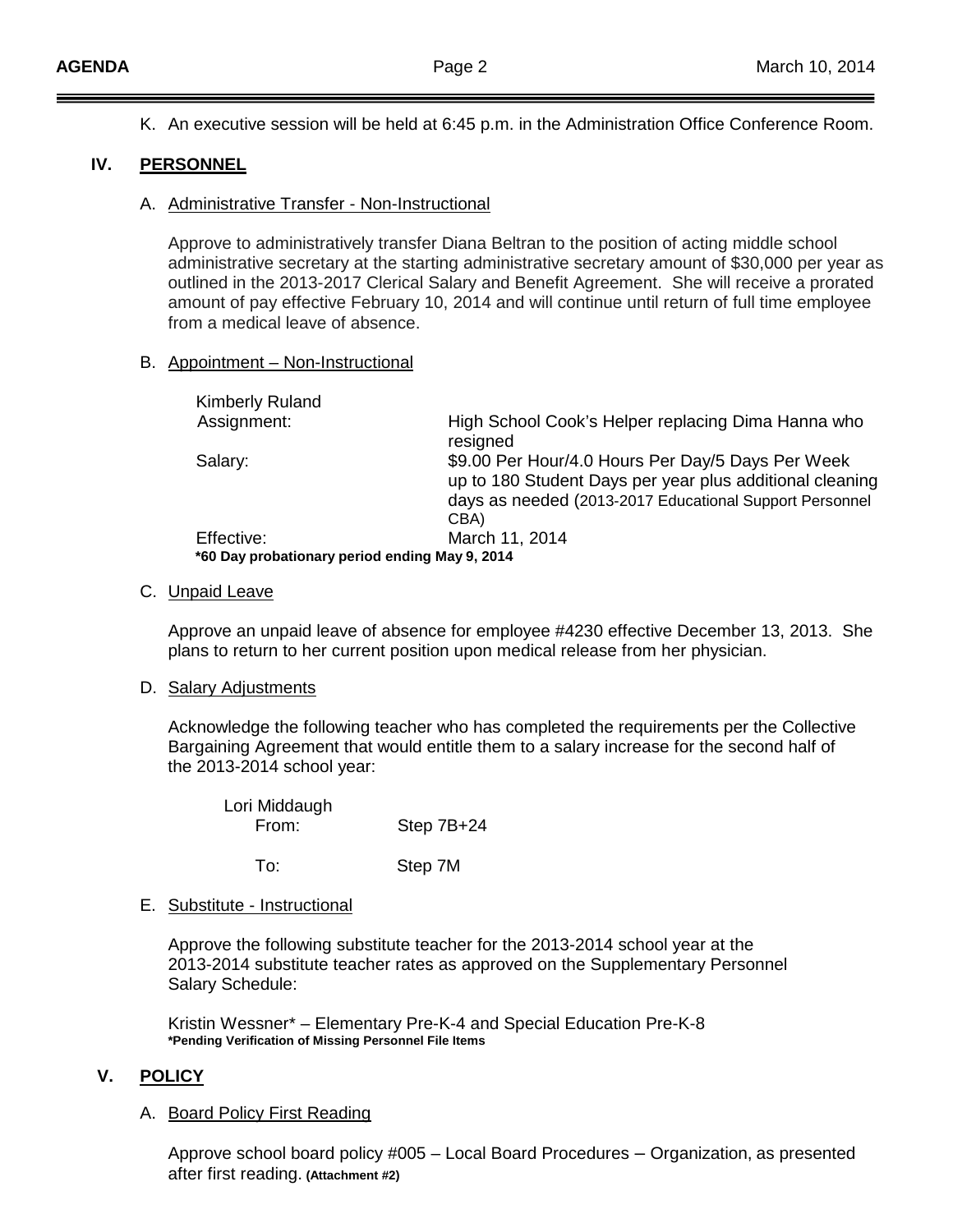### B. Homebound Instruction

It is recommended that the Board of Education grant homebound instruction for a  $6<sup>th</sup>$  grade student, Student No.2090119 for five hours per week, effective February 18, 2014 and continuing for an indefinite amount of time.

# C. Field Trips

 1. Senior Class Trip – High School – Hershey Park – Hershey, PA – June 2, 2014 – Funded by Class of 2014.

# **VI. CONFERENCES**

- A. Allison Chruscial PA Excellence in eLearning Forum March 12-14, 2014 Valley Forge, PA –Meals: \$25.00 – Total Approximate Cost: \$25.00 – Registration and Overnight Accommodations are Complimentary. Funding: Assistant Superintendent Budget **(Attachment #3)**
- B. Karen Nicholas PA Excellence in eLearning Forum March 12-14, 2014 Valley Forge, PA Meals: \$25.00; Mileage - \$39.12 – Total Approximate Cost: \$64.12 – Registration and Overnight Accommodations are Complimentary. Funding: Assistant Superintendent Budget **(Attachment #4)**
- C. Tanya Simms PA Excellence in eLearning Forum March 12-14, 2014 Valley Forge, PA Meals: \$25.00 – Total Approximate Cost: \$25.00 – Registration and Overnight Accommodations are Complimentary. Funding: Assistant Superintendent Budget **(Attachment #5)**

## **VII. CURRICULUM AND INSTRUCTION**

Allow Administration to utilize Monday, April 21, 2014 as a snow make up day in the event one more snow day is needed due to school closing between now and April 17, 2014.

## **VIII. OLD BUSINESS**

## **IX. NEW BUSINESS**

## **X. FINANCIAL**

- A. Approve the Following Financial Reports: 1. General Fund Account months of January and February
- B. Approve the Following List of Bills:
	- 1. General Fund months of February and March
	- 2. Refreshment Stand month of February
	- 3. Cafeteria Fund month of February
- C. Lehigh Career & Technical Institute 2014-2015 Budget

Approve a resolution regarding the Lehigh Career & Technical Institute general fund budget and Academic Center expenditures for the 2014-2015 school year. The general fund budget total is \$24,298,100.00 an increase of \$699,200 or 2.96%. Northern Lehigh School District's portion of the 2014-2015 general fund budget is \$906,036.89 an increase of \$7,646.88. The expenditures for the Academic Center budget for the period of July 1, 2014 through June 30, 2015 total \$1,454,880.00 an increase of \$93,371.00 or 6.86%. Northern Lehigh School District's portion is \$22,076, a decrease of \$9,743.00. A copy of the budget was distributed to board members with the agenda. **(Attachment #6)**